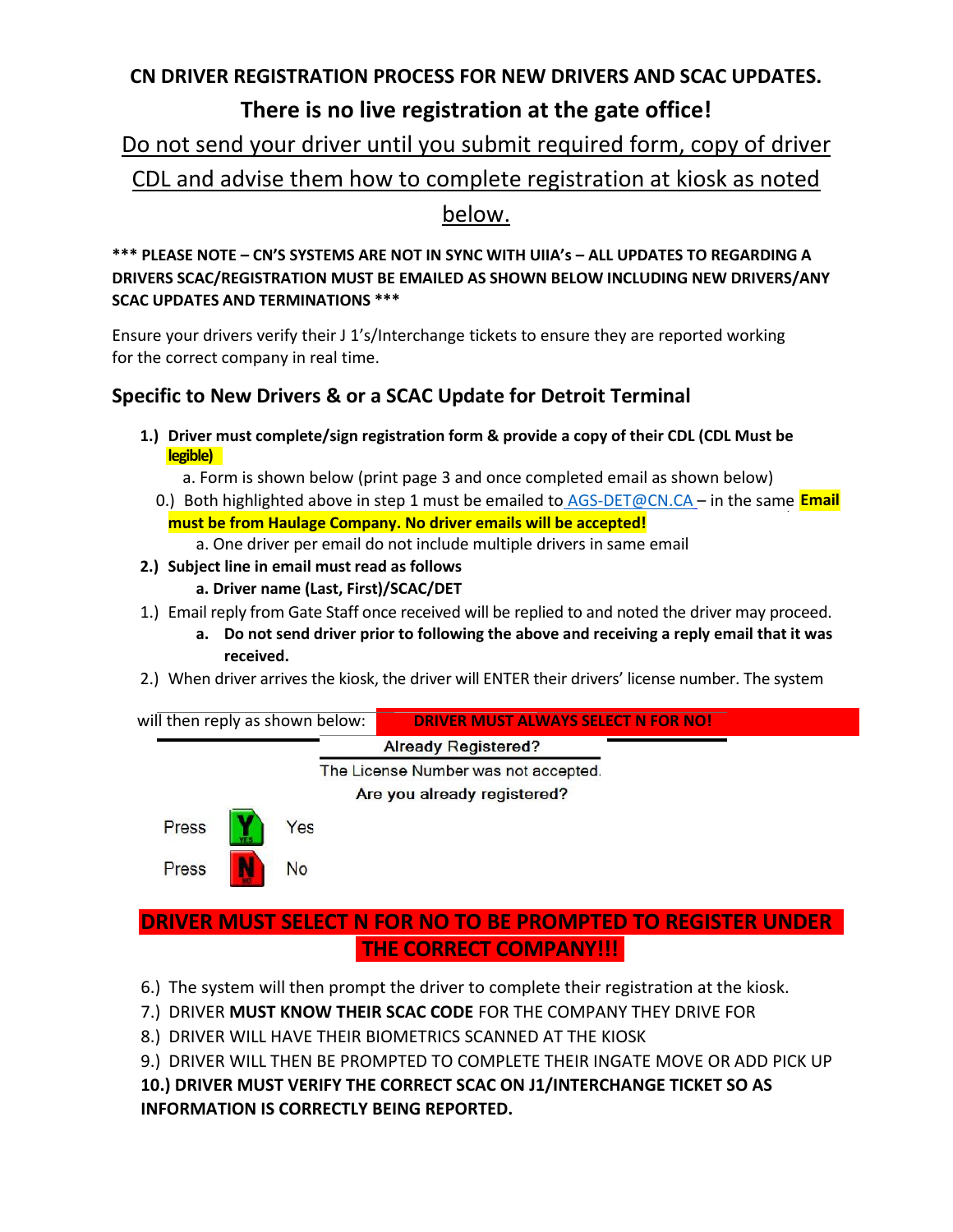#### **Specific to Driver Terminations: (CN'S SYSTEMS ARE NOT IN SYNC WITH UIIA'S SOFTWARE)**

- 1.) Send an email to  $AGS-DET@CN.CA$  as soon as a driver is terminated from your fleet.
- 2.) CN Gate Team will then reply that the driver has been deleted from our system.
	- a. This will prompt a driver to re-register then with their new company by next visit.
	- b. This will remove any charges associated to the driver making moves under your SCAC.
- 3.) At any time you may send an email to **[AGS-DET@CN.CA](mailto:%20AGS-DET@CN.CA)** to request a list of drivers showing registered under your SCAC.
- 4.) Any drivers you wish to have removed, follow the above process to have the driver deleted in real time.

#### **(CN'S SYSTEMS ARE NOT IN SYNC WITH UIIA'S SOFTWARE)**

We GREATLY APPRECIATE your cooperation in this process to ensure accurate reporting with the drivers' and the companies they work for.

## **Registration and SCAC Update Form available on page 3 below**